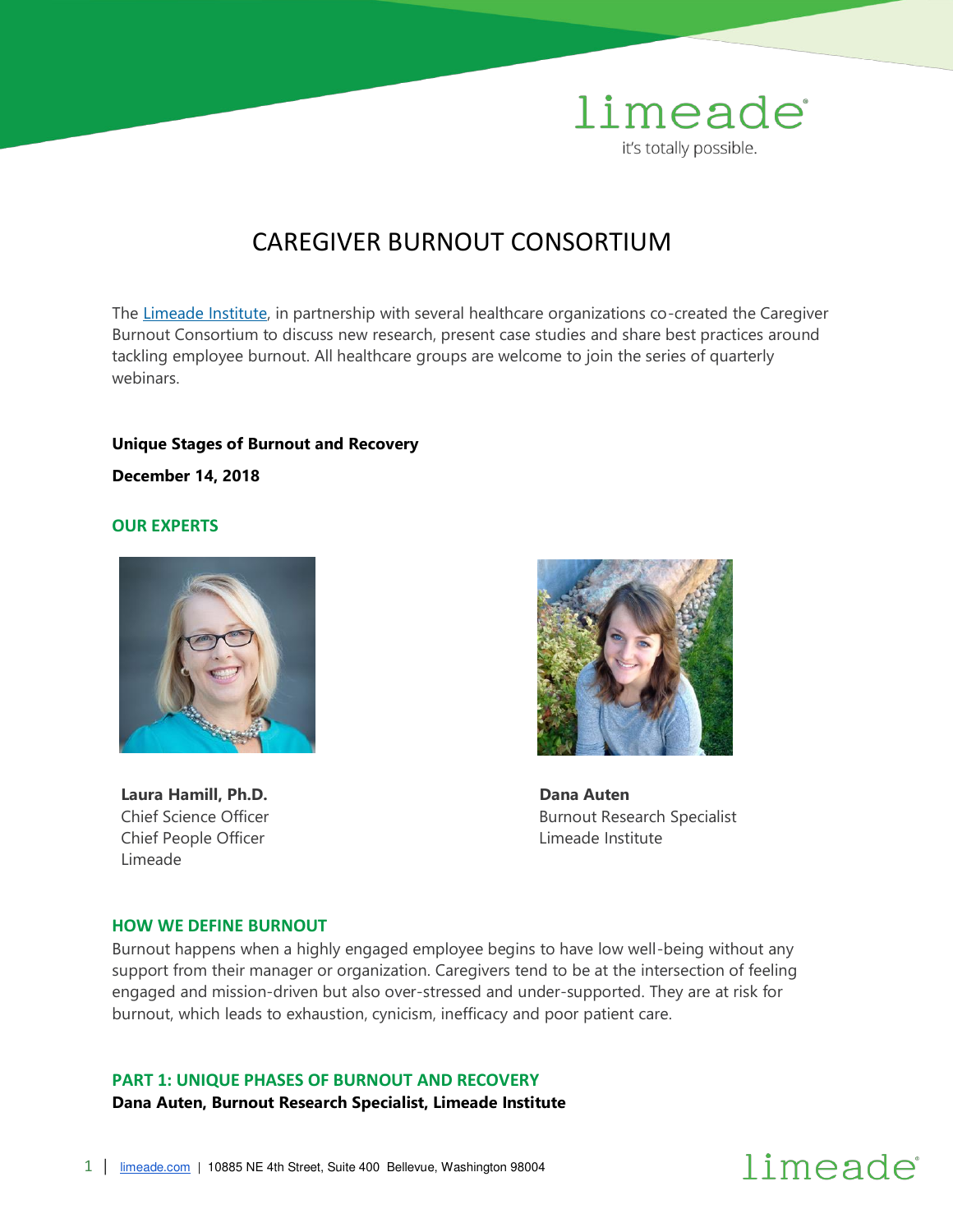#### **PHASES OF BURNOUT MODEL**



### **STRESSORS/DEMANDS**

- Burnout exists in different phases
- Employees may experience different symptoms and risk levels of burnout
- In the model above, burnout risk exists on a continuum of balanced demands and resources
- Engagement is high when employees are experiencing moderate demands and have necessary resources to manage those demands
- As resources fall and demands rise, risk for burnout increases
- When demands rise to a level where one's resources are inadequate, burnout occurs

#### **RECOVERY**

**Recovery** refers to **processes and activities** through which individuals replenish key **resources** in order to return to their pre-stressor states.

Recovery can happen during work or outside of work. Recovery experiences include detachment, relaxation, mastery, social and physical activities.

#### **What are resources?**

Resources are objects, personal characteristics, conditions or energies acquired and conserved to respond to stress and/or build a collection of future resources.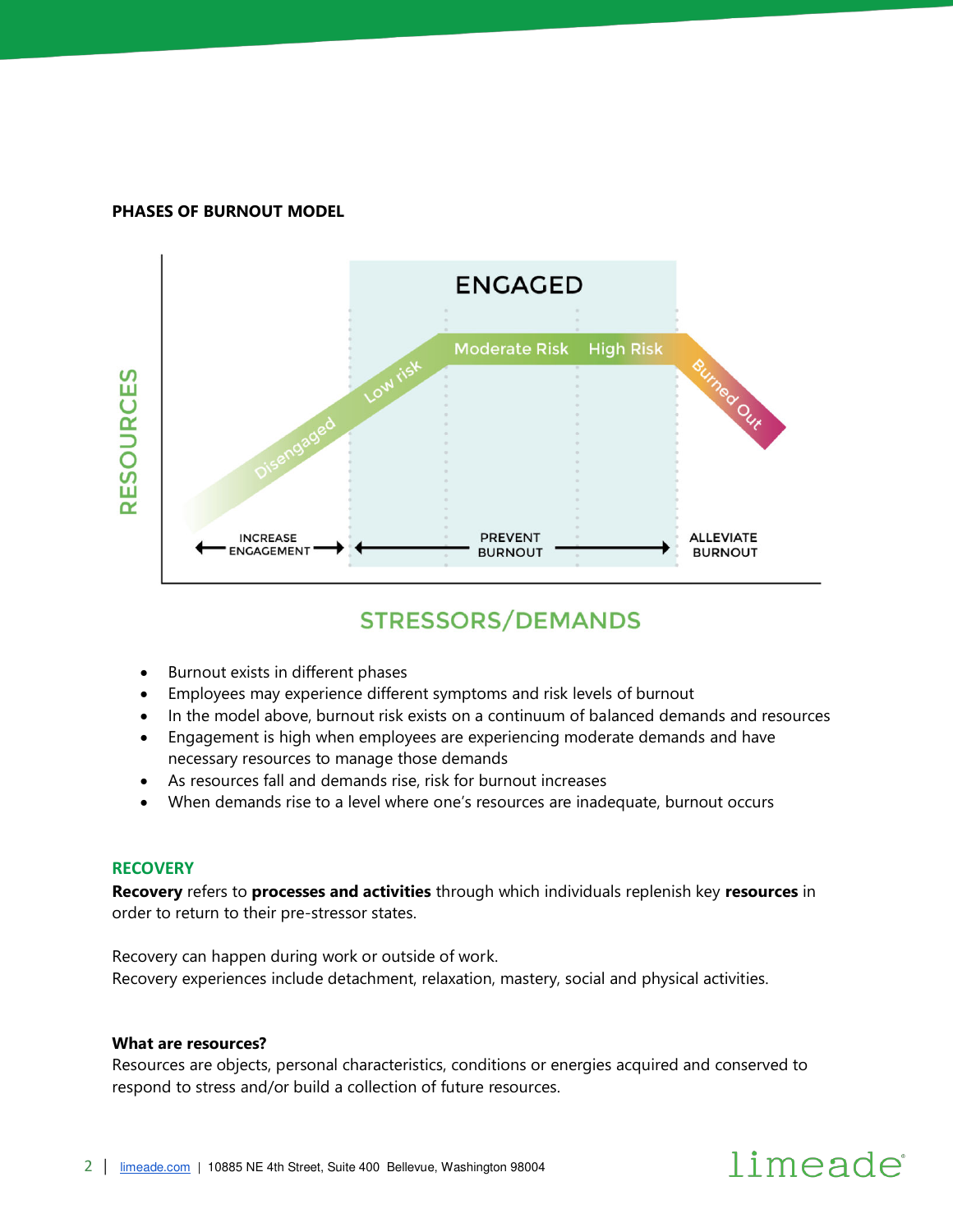Resources:

- Can be personal, organizational, emotional, physical or cognitive
- Help us respond to demands
- Need to be replenished and sustained to avoid burnout
- Are replenished by recovery
- Include examples such as resilience, optimism, self-efficacy and active coping to meet goals

#### **Job Stressor Detachment — mentally letting go of work**

- Job stressors make it difficult to recover and can impair well-being
- Recovery from work buffers negative impacts of stressors on well-being
- Detachment from work is one of the most powerful recovery experiences and helps replenish resources
- Organizations must enable employees with time and tools to recover from work studies show that recovery time and detachment from job stressors can improve well-being and productivity

#### **Detachment, Relaxation, Mastery — 3 ways to replenish resources and recover**

**Detachment** means mentally letting go of work during non-work time. It means not thinking about work, not reflecting on what happens there and avoiding constant check-ins via email or phone.

People who manage to detach from work, on average, report lower levels of psychological strain, physical complaints and exhaustion and improved outcomes including vigor, proactivity and worklife balance.

Hulsheger, Walkowiak, & Thommes, 2018; Sonnentag & Fritz, 2007; Sonnentag et al., 2010; Sonnentag, Venz, & Casper, 2017

**Relaxation** as a recovery experience refers to engaging in activities that require low effort, do not invoke strong emotions and do not require high levels of physical, cognitive or emotional energy. Examples of relaxing activities include mindfulness practices, gentle yoga or stretching, listening to music and reading.

People who manage to relax tend to experience better moods during their work week, fewer physical complaints and improved health.

Fritz & Sonnentag, 2006; Fritz et al., 2010; Jain et al., 2007; Sianoja, Syrek, de Bloom, Korpela, & Kinnunen, 2018; Sonnentag & Fritz, 2007; Sonnentag et al., 2010; Sonnentag, Venz, & Casper, 2017

**Mastery activities** are slightly different than detachment and relaxation. They are challenging and motivating opportunities outside of work that require more effort but can build confidence, help learn a new skill or gain mastery outside of work — a different way to boost resources.

People who participate in mastery activities tend to experience lower levels of exhaustion, less need for recovery and reduced work-family conflict.

Hahn, Binnewies, Sonnentag, & Mojza, 2011; Sawhney, Jennings, Britt, & Sliter, 2018; Sonnentag & Fritz, 2007; Sonnentag et al., 2010; Sonnentag, Venz, & Casper, 2017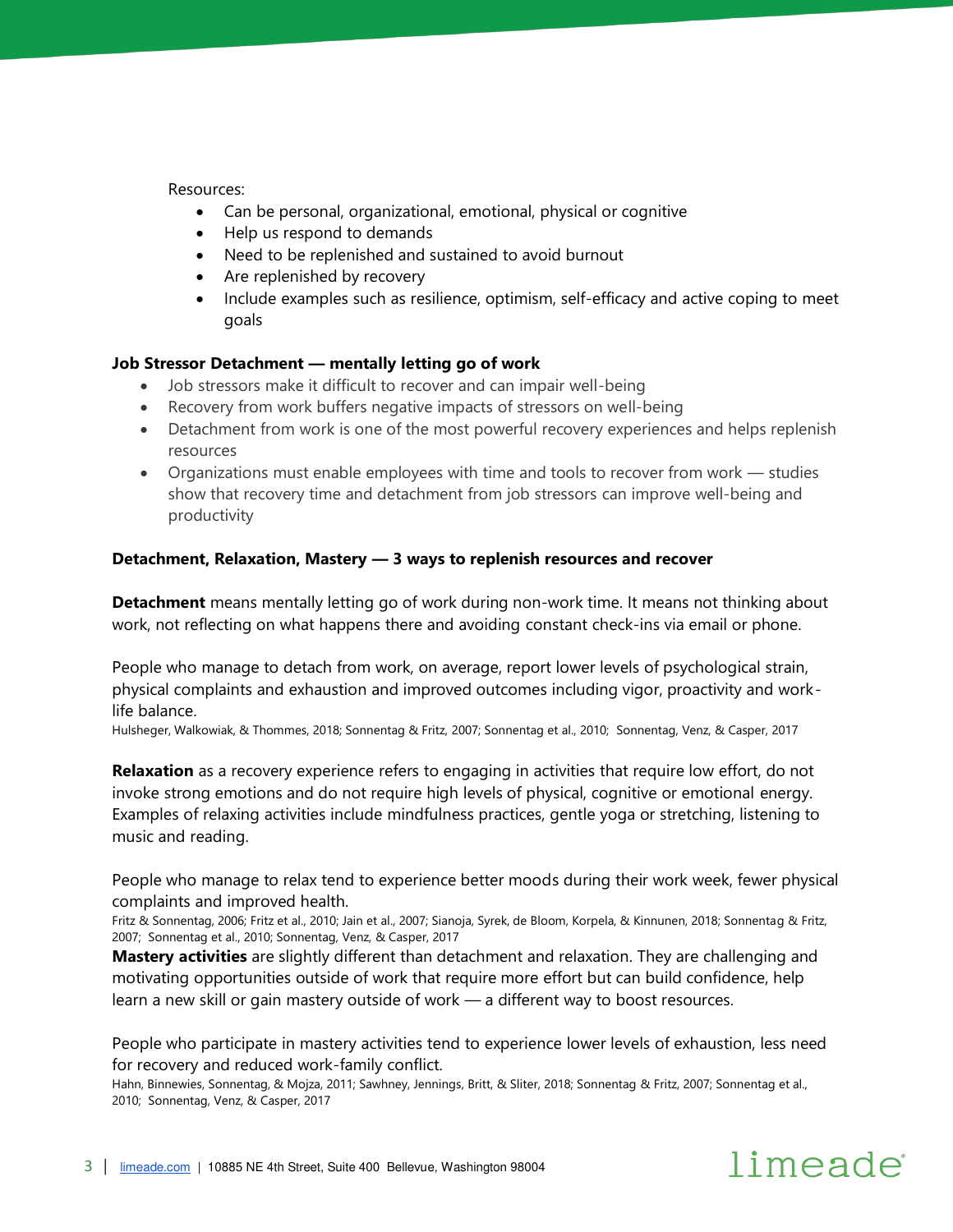#### **Physical and Social Activities**

- Spend time outdoors
- Do physical activity
- Get enough sleep
- Go somewhere green
- Be among family and friends

#### **PART 2: BURNOUT AND RECOVERY ARE ORGANIZATIONAL ISSUES**

The primary causes of employee burnout start with the organization — and so should recovery.

#### **Recovery — Organizations**

- Acknowledge that organizations play a role in burnout prevention and recovery
- Establish a culture that supports recovery
- Educate employees on recovery and provide voluntary trainings into HRM practices
- Provide adequate conditions to encourage recovery
- Leaders must understand that people thrive when they know their company cares

#### **Recovery — Managers**

- Help employees develop and adhere to recovery routines, even scheduling time after a big deadline for your team to eat lunch together is a good start
- Remember people recover differently
- Incorporate recovery moments for employees to restore resources
- Set recovery norms by role-modeling behaviors that encourage work-life integration
- Set holistic check-ins
- Remind people that it's not taboo to ask for help or admit they're struggling with stress and work overload

#### **Recovery — Individuals**

- Recognize the importance of recovery and how it can help you be more productive and increase life satisfaction
- Decrease time spent on work-related activities during non-work time
- Aim to include recovery activities in your routine on a daily basis
- Seek help if you need it by checking in with your manager or HR representative
- Remember that recovery is necessary for quality work performance
- Don't feel guilty for spending time on recovery because it benefits you, your team and your organization

limeade

#### 4 | [limeade.com](http://www.limeade.com/) | 10885 NE 4th Street, Suite 400 Bellevue, Washington 98004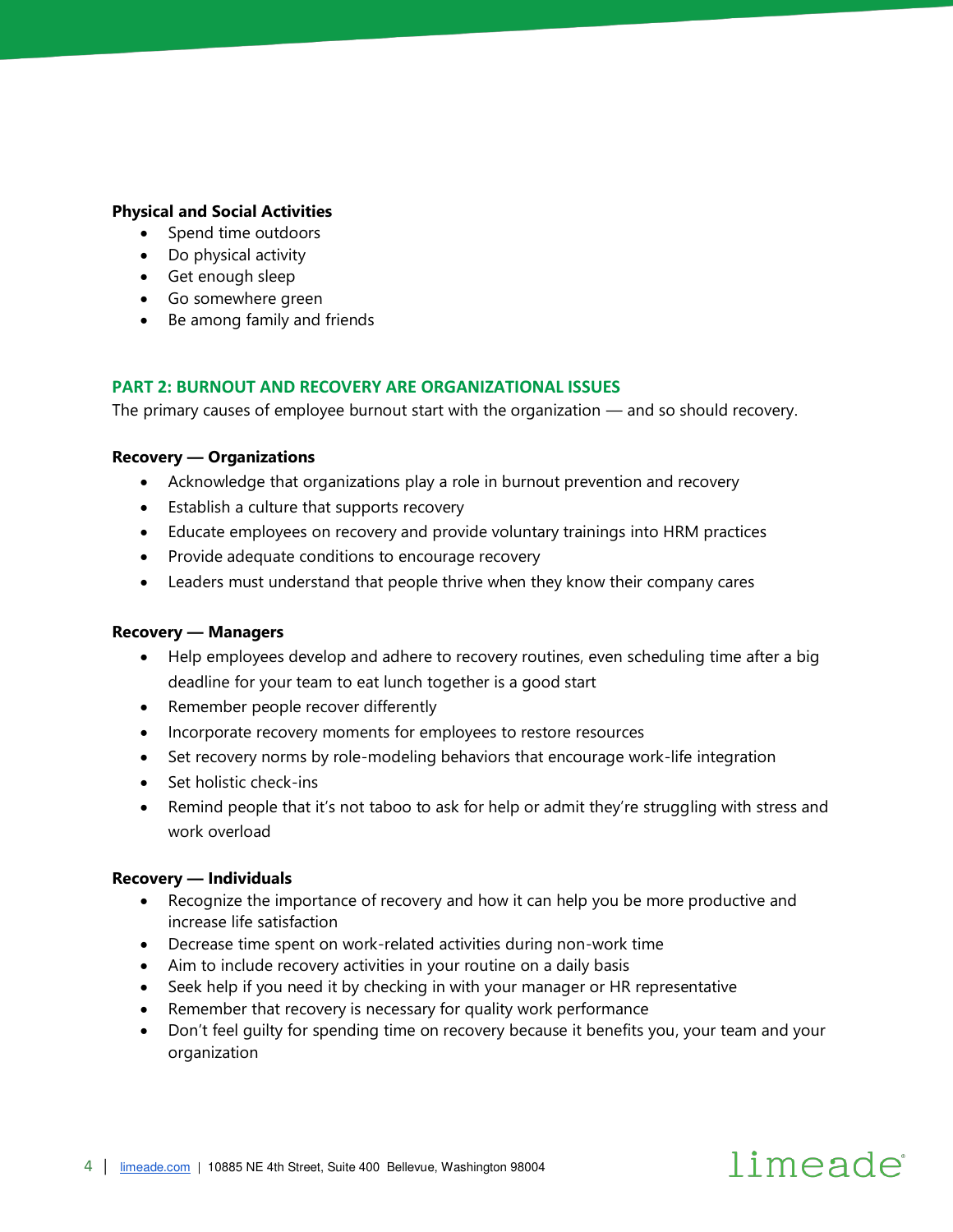#### **PART 3: AUDIENCE Q&A**

#### **Q: For employees feeling overwhelmed at work, what kind of recovery activities or strategies would you recommend they use at work?**

- Take short breaks, even 5 minutes to yourself or a quick walk around your desk area can help you feel better equipped to deal with job stressors
- Socialize with your co-workers interpersonal resources and social support are some of the most important components of burnout prevention and recovery
- Schedule recovery time on your calendar for a few minutes before or after important meetings or deadlines
- Build rapport with your manager or a colleague you trust in order to foster open dialogue about your role, responsibilities and company culture

#### **Q: What are effective ways to get leadership buy-in to make burnout reduction an organizational goal?**

- Provide leaders with research and data that shows the importance of employee well-being and engagement and how burnout affects employee satisfaction and retention
- Empower managers with tools and actions they can take to encourage employee well-being
- Understand that human beings are not limitless in terms of the demands they can handle before burning out — we need to respect people's limits
- Start thinking about burnout in your own organization using your current engagement survey, get smarter about how stress and engagement come together and start measuring it, and then take action to find ways to help employees reduce stress and remain engaged at work
- Ask yourself and your leaders if you've had people on your "high potential" list who have left your organization due to burnout — the cost of turnover (financially and emotionally for your leaders) can be great and can help make a case for working toward burnout prevention and recovery

#### **Q: Are there some recovery examples or scenarios that Limeade leverages to support recovery and prevent burnout?**

- Limeade has a burnout risk indicator built in to our product that we use for our own employee population
- We do a lot of work around employee-manager relationships by encouraging regular, holistic check-ins with leaders and their teams
- We schedule recovery activities and time blocks on calendars for socialization, relaxation, detachment, and mastery activities — these include designated break rooms, employee support groups, encouraging employees to spend time working or relaxing outdoors and in green areas near the office, scheduling team offsites and outings for employees to connect through work activities and social activities and more

limeade

- We weave inclusion efforts throughout our work calendar and are intentional about employees feeling included
- As company leadership, we try to lead by example

#### 5 | [limeade.com](http://www.limeade.com/) | 10885 NE 4th Street, Suite 400 Bellevue, Washington 98004